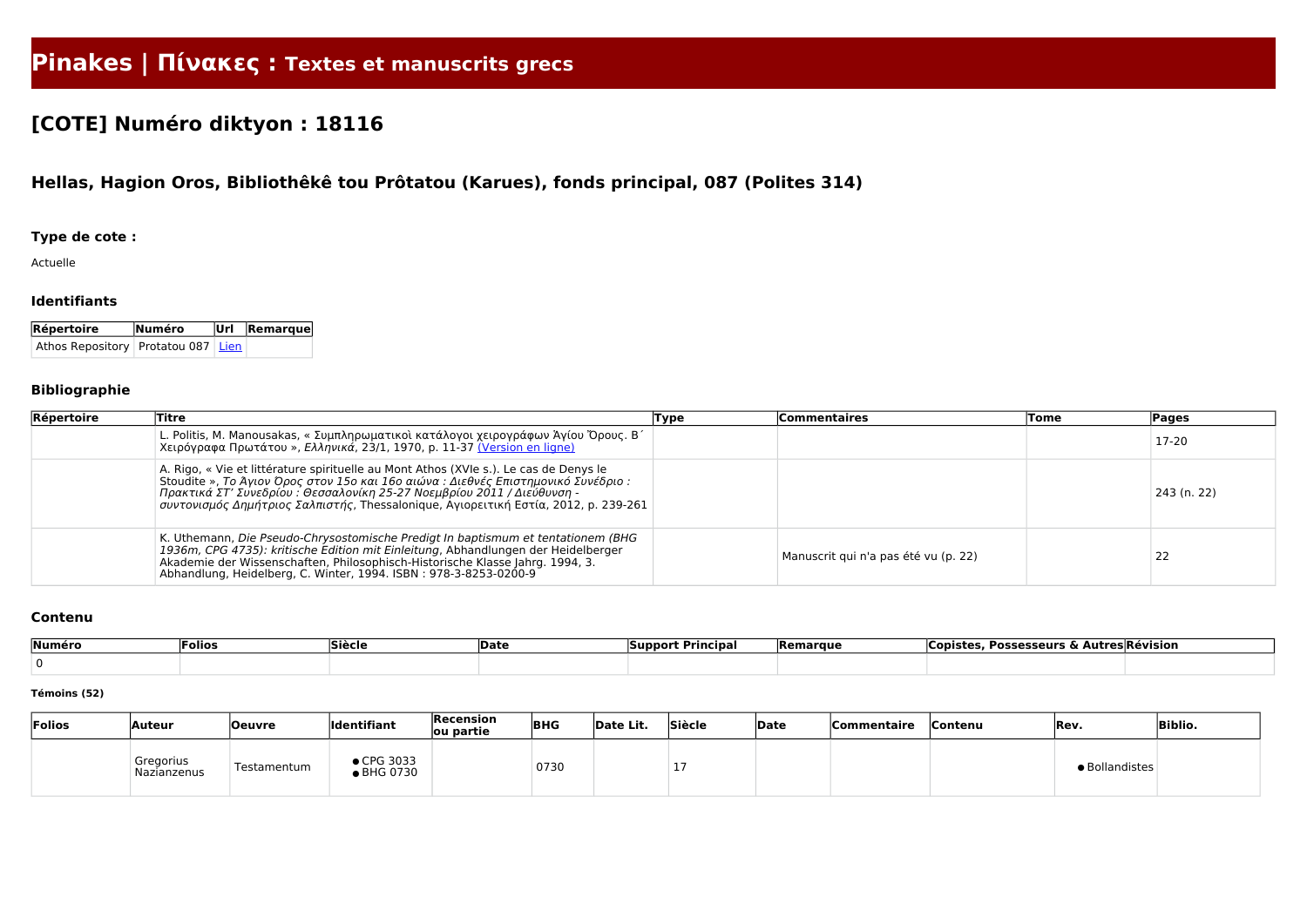| Folios    | <b>Auteur</b>                                       | <b>Oeuvre</b>                                                             | Identifiant                                                       | Recension<br>ou partie | <b>BHG</b> | Date Lit. | Siècle | Date | Commentaire | Contenu | Rev.           | <b>Biblio.</b> |
|-----------|-----------------------------------------------------|---------------------------------------------------------------------------|-------------------------------------------------------------------|------------------------|------------|-----------|--------|------|-------------|---------|----------------|----------------|
| $001 -$ * | Iohannes<br>Chrysostomus                            | In principium<br>indictionis                                              | • CPG 4597<br>● BHG 0820<br>$\bullet$ Aldama 185                  |                        | 0820       |           | 17     |      |             |         | · Bollandistes |                |
| $003v-*$  | Iohannes<br>Chrysostomus                            | In synaxim<br>archangelorum                                               | $\bullet$ CPG 4613<br>● BHG 0126<br>· Aldama 005                  |                        | 0126       |           | 17     |      |             |         | · Bollandistes |                |
| $006v-*$  | Amphilochius<br><b>Iconiensis</b>                   | Vita et miracula<br>S. Basilii Magni                                      | • CPG 3253<br>$\bullet$ BHG<br>0246y-0260ab                       |                        | 0256       |           | 17     |      |             |         | · Bollandistes |                |
| $015-*$   | Cosmas uestitor                                     | Oratio in<br>loachim et<br>Annam                                          | $\bullet$ CPG 8151<br>● BHG 0828                                  |                        | 0828       |           | 17     |      |             |         | · Bollandistes |                |
| $021-*$   | Iohannes<br>Chrysostomus                            | In oraculum<br>Zachariae<br>redditum                                      | • CPG 4517<br>● BHG 0858h<br>• Aldama 360                         |                        | 0858h      |           | 17     |      |             |         | · Bollandistes |                |
| 024v-80   | loseph<br>Thessalonicensis Sanctam<br>ep. (Studita) | Homiliae In<br>Crucem $(1-3)$                                             | ● BHG 0429d,<br>0440,<br>0442-0444b                               |                        |            |           | 17     |      |             |         |                |                |
| 025v-31v  | Theodorus<br>Studita                                | Laudatio in<br>tertiam capitis<br>inuentionem S.<br>Iohannis<br>Baptistae | ● BHG 0842                                                        |                        | 0842       |           | 17     |      |             |         | · Bollandistes |                |
| 032-56v   | Stauracius<br>Iohannes                              | In S. Demetrium<br>myroblytum                                             | $\bullet$ BHG<br>$0532 - 0532b$                                   |                        |            |           | 17     |      |             |         |                |                |
| 057-67    | Andreas<br>Cretensis                                | In exaltationem<br>S. Crucis I                                            | $\bullet$ CPG 8179<br>$\bullet$ BHG<br>0443-0443b<br>• Aldama 460 |                        | 0443       |           | 17     |      |             |         | · Bollandistes |                |
| 067-74    | Andreas<br>Cretensis                                | In exaltationem<br>S. Crucis II                                           | $\bullet$ CPG 8180<br>● CPG 8200<br>• BHG 0422,<br>449n           |                        | 0422       |           | 17     |      |             |         | · Bollandistes |                |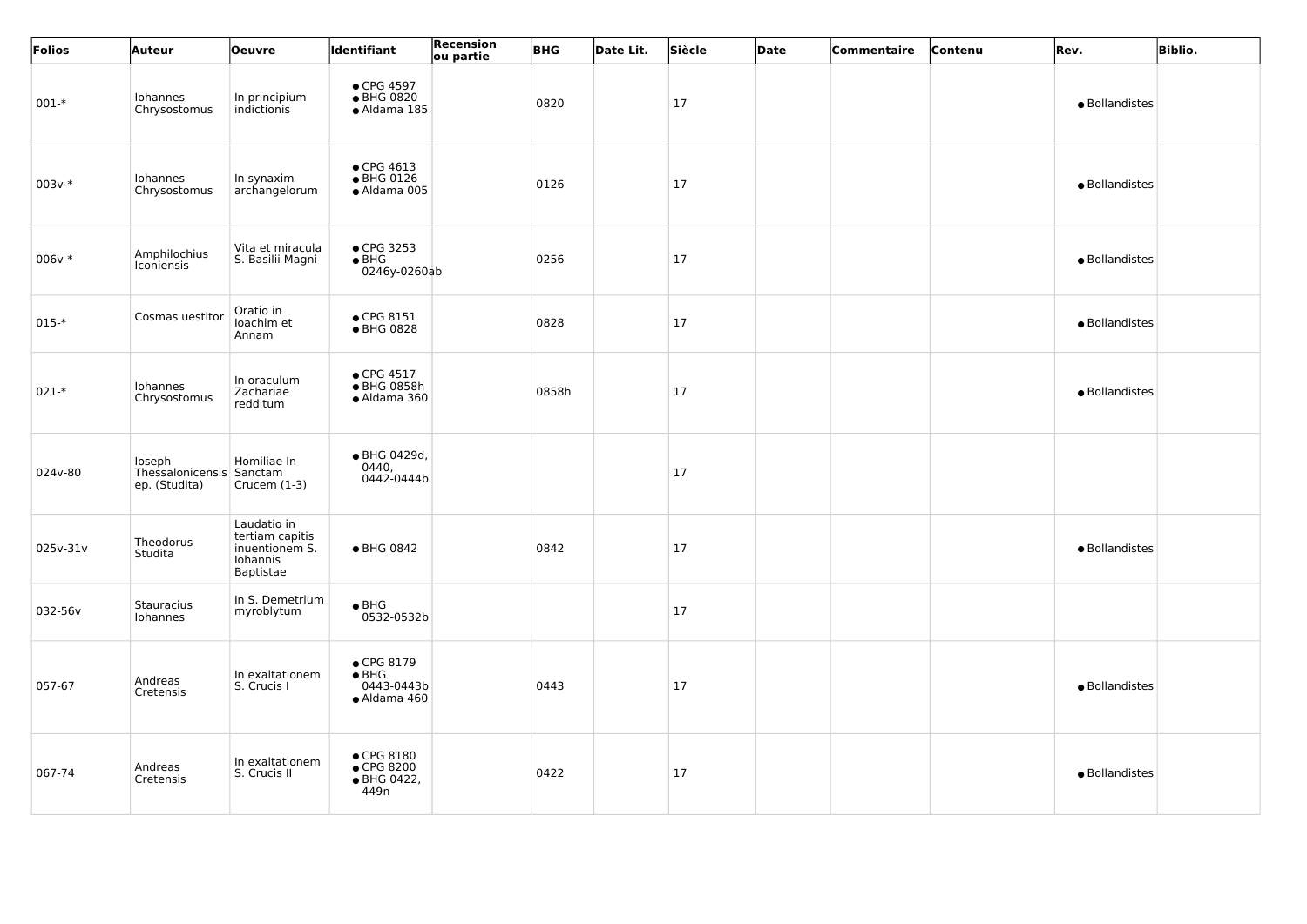| Folios     | <b>Auteur</b>                                              | Oeuvre                                                       | Identifiant                                               | Recension<br>ou partie                                                     | <b>BHG</b> | Date Lit. | Siècle    | Date | Commentaire | Contenu | Rev.           | <b>Biblio.</b> |
|------------|------------------------------------------------------------|--------------------------------------------------------------|-----------------------------------------------------------|----------------------------------------------------------------------------|------------|-----------|-----------|------|-------------|---------|----------------|----------------|
| 074v-80    | loseph<br>Thessalonicensis Sanctam<br>ep. (Studita)        | Homiliae In<br>Crucem $(1-3)$                                | ● BHG 0429d,<br>0440,<br>0442-0444b                       |                                                                            | 0440       |           | <b>17</b> |      |             |         | · Bollandistes |                |
| 080v-84    | Pantoleon<br><b>Byzantinus</b><br>presbyter et<br>monachus | Homilia in<br>exaltationem<br>Crucis                         | • CPG 7915<br>$\bullet$ BHG<br>0430-0430c<br>• Aldama 388 |                                                                            | 0430       |           | <b>17</b> |      |             |         | · Bollandistes |                |
| 088v-*     | Iohannes<br>Chrysostomus                                   | De ueneranda<br>Cruce, ecloga<br>38                          | $\bullet$ CPG<br>4684.38<br>● BHG 0448                    | Recensio<br>breuior : de<br>confessione<br>• Aldama 513   pretiosae crucis | 0449       |           | <b>17</b> |      |             |         | · Bollandistes |                |
| $097 - *$  | Iohannes<br>Chrysostomus                                   | Encomium in S.<br>Iohannem<br>euangelistam                   | $\bullet$ CPG 4750<br>● BHG 0932b<br>• Aldama 378         |                                                                            | 0932b      |           | 17        |      |             |         | · Bollandistes |                |
| 103-107    | Proclus<br>ConstantinopolitanRascha                        | Hom 15 : In S.                                               | $\bullet$ CPG 5814<br>● BHG 0924<br>• Aldama 298          |                                                                            | 0924       |           | 17        |      |             |         | · Bollandistes |                |
| $107v-109$ | Cyrillus<br>Alexandrinus                                   | Hom 2 Ephesi in<br>basilica S.<br>Iohannis                   | • CPG 5246<br>● BHG 0932m                                 |                                                                            | 0932m      |           | 17        |      |             |         | · Bollandistes |                |
| $109v-*$   | Iohannes<br>Chrysostomus                                   | In laudem S.<br>Iohannis<br>Theologi<br>homilia <sup>1</sup> | • CPG 4644<br>● BHG 0928<br>· Aldama 467                  |                                                                            | 0928       |           | 17        |      |             |         | · Bollandistes |                |
| $112v-*$   | Iohannes<br>Chrysostomus                                   | In laudem S.<br>Iohannis<br>Theologi<br>homilia <sub>2</sub> | • CPG 4645<br>● BHG 0927<br>• Aldama 384                  |                                                                            | 0927       |           | 17        |      |             |         | · Bollandistes |                |
| 115-121v   | Arcadius<br>Cyprius ep.                                    | Laudatio S.<br>Georgii                                       | • CPG 7983<br>● BHG 0684                                  |                                                                            | 0684       |           | 17        |      |             |         | · Bollandistes |                |
| 134-144    | Andreas<br>Cretensis                                       | In S. Nicolaum                                               | $\bullet$ CPG 8187<br>$\bullet$ BHG<br>1362-1362c         |                                                                            | 1362       |           | 17        |      |             |         | · Bollandistes |                |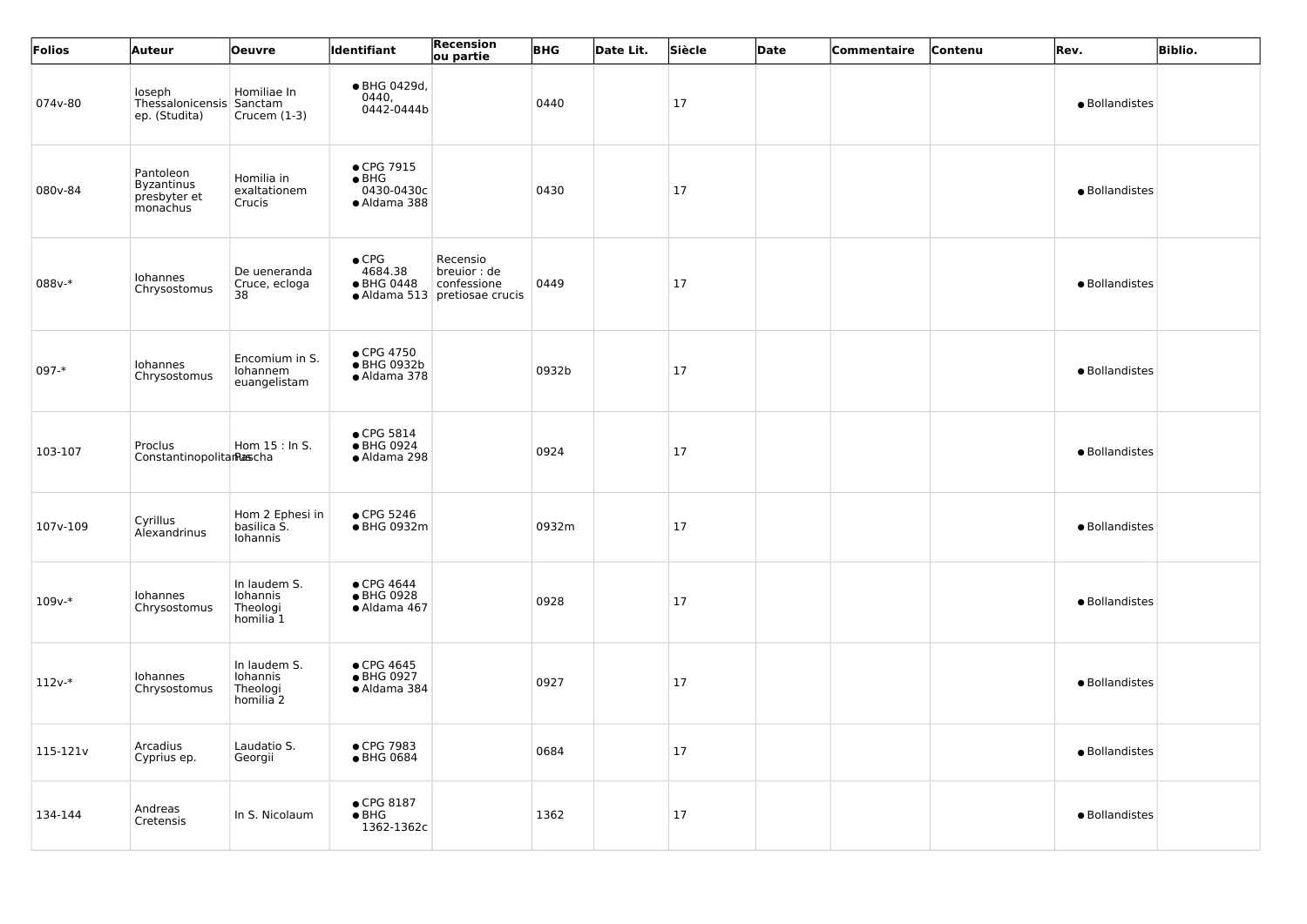| Folios              | Auteur                                | <b>Oeuvre</b>                                                 | ldentifiant                                        | Recension<br>ou partie | <b>BHG</b> | Date Lit. | Siècle | Date | Commentaire | Contenu | Rev.           | <b>Biblio.</b> |
|---------------------|---------------------------------------|---------------------------------------------------------------|----------------------------------------------------|------------------------|------------|-----------|--------|------|-------------|---------|----------------|----------------|
| $144v*$             | Hagiographica                         | Nicolaus ep.<br>Myrensis (S.),<br>Vita seu<br>Perigrinationes | $\bullet$ BHG<br>$1349c-1349d$ § 18                |                        | 1352d      |           | 17     |      |             |         | · Bollandistes |                |
| $170-*$             | Iohannes<br>Chrysostomus              | De Susanna<br>sermo                                           | • CPG 4567<br>● BHG 2406<br>· Aldama 176           |                        | 2406       |           | 17     |      |             |         | · Bollandistes |                |
| $179-*$             | Iohannes<br>Chrysostomus              | In natalem<br>Christi diem                                    | • CPG 4560<br>• BHG 1905,<br>1905d<br>· Aldama 260 |                        | 1905       |           | 17     |      |             |         | · Bollandistes |                |
| 189-*               | Iohannes<br>Chrysostomus              | In natale D. N. I.<br>C.                                      | • CPG 4657<br>• BHG 1911<br>· Aldama 319           |                        | 1911       |           | 17     |      |             |         | · Bollandistes |                |
| 197 <sub>v-</sub> * | Iohannes<br>Chrysostomus              | In Christi<br>natalem diem                                    | • CPG 4650<br>● BHG 1908<br>· Aldama 282           |                        | 1908       |           | 17     |      |             |         | · Bollandistes |                |
| $202v-*$            | Proclus<br>Constantinopolitanesiparam | Hom 5: In                                                     | ● CPG 5804<br>• BHG 1134<br>· Aldama 407           |                        | 1134       |           | 17     |      |             |         | · Bollandistes |                |
| $207 - *$           | Iohannes<br>Chrysostomus              | Contra<br>haereticos et in<br>Sanctam<br>Deiparam             | $\bullet$ CPG 4603<br>• BHG 1128<br>· Aldama 387   |                        | 1128       |           | 17     |      |             |         | · Bollandistes |                |
| $217 -$ *           | Iohannes<br>Chrysostomus              | In Sanctum<br>Stephanum<br>homilia 1                          | ● CPG 4690<br>$\bullet$ BHG 1660<br>· Aldama 453   |                        | 1659       |           | 17     |      |             |         | · Bollandistes |                |
| $222-*$             | Iohannes<br>Chrysostomus              | In Sanctum<br>Stephanum<br>homilia 2                          | $\bullet$ CPG 4691<br>• BHG 1661<br>· Aldama 301   |                        | 1661       |           | 17     |      |             |         | · Bollandistes |                |
| $227v-*$            | Iohannes<br>Chrysostomus              | In Rachelem et<br>infantes                                    | • CPG 4637<br>$\bullet$ BHG<br>0827d-e             |                        | 0827d      |           | 17     |      |             |         | · Bollandistes |                |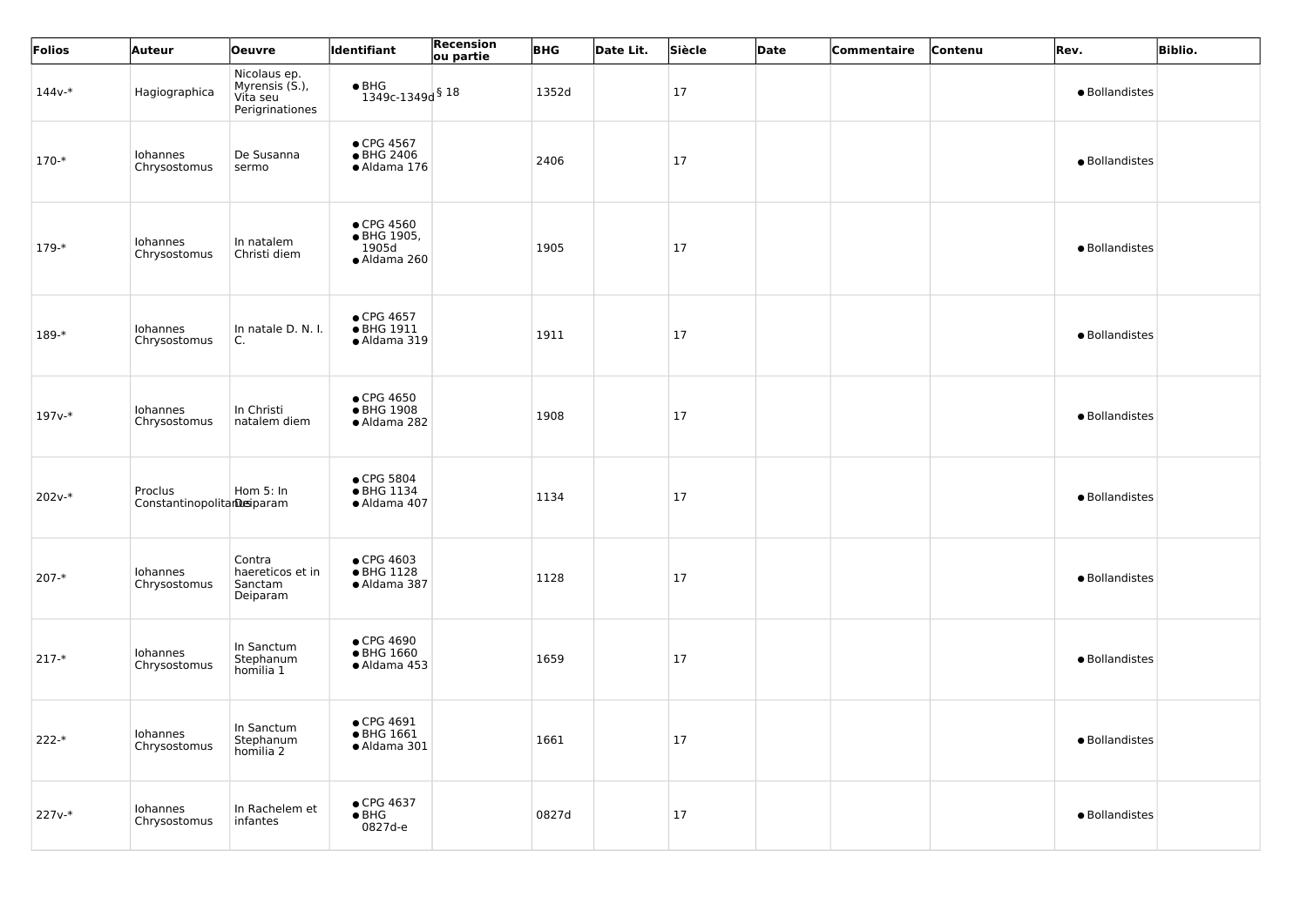| Folios    | <b>Auteur</b>              | Oeuvre                                              | ldentifiant                                                       | Recension<br>ou partie | <b>BHG</b> | Date Lit. | Siècle | Date | Commentaire | Contenu | Rev.           | <b>Biblio.</b> |
|-----------|----------------------------|-----------------------------------------------------|-------------------------------------------------------------------|------------------------|------------|-----------|--------|------|-------------|---------|----------------|----------------|
| $232-*$   | Iohannes<br>Chrysostomus   | In Herodem et<br>infantes                           | • CPG 4638<br>● BHG 0827b<br>· Aldama 171                         |                        | 0827b      |           | 17     |      |             |         | · Bollandistes |                |
| $238-*$   | Gregorius<br>Antiochenus   | Homilia II in S.<br>Theophania                      | • CPG 7386<br>● BHG 1930<br>· Aldama 115                          |                        | 1930       |           | 17     |      |             |         | · Bollandistes |                |
| $243-*$   | Iohannes<br>Chrysostomus   | In $S$ .<br>Stephanum                               | $\bullet$ CPG 4600<br>• BHG 1659,<br>1665h<br>· Aldama 394        |                        | 1659       |           | 17     |      |             |         | · Bollandistes |                |
| 246v-254v | Amphilochius<br>Iconiensis | In<br>circumcisionem<br>et in S. Basilium<br>Magnum | $\bullet$ CPG 3254<br>• BHG 0261                                  |                        | 0261       |           | 17     |      |             |         | · Bollandistes |                |
| $255 -$ * | Gregorius<br>Antiochenus   | In Illud : Hic est<br>filius meus                   | • CPG 7387<br>• BHG 1936<br>• Aldama 278                          |                        | 1936       |           | 17     |      |             |         | · Bollandistes |                |
| $263-*$   | Iohannes<br>Chrysostomus   | De baptismo<br>Christi                              | • CPG 4335<br>• BHG 1941                                          |                        | 1941       |           | 17     |      |             |         |                |                |
| 275-285   | Gregorius<br>Antiochenus   | Homilia I In S.<br>Theophania                       | • CPG 7385<br>· Aldama 027<br>$\bullet$ BHG<br>1926-1927          |                        | 1926       |           | 17     |      |             |         | · Bollandistes |                |
| 285v-*    | Iohannes<br>Chrysostomus   | In $S$ .<br>Theophaniam<br>seu Baptismum<br>Christi | $\bullet$ CPG 4522<br>$\bullet$ BHG<br>1932-1932b<br>• Aldama 162 |                        | 1932       |           | 17     |      |             |         | · Bollandistes |                |
| 297v-*    | Iohannes<br>Chrysostomus   | In S. Iohannem<br>Praecursorem                      | $\bullet$ CPG 4521<br>• BHG 0853<br>· Aldama 201                  |                        | 0853       |           | 17     |      |             |         | · Bollandistes |                |
| 309-323   | Anastasius<br>Sinaita      | In defunctos                                        | $\bullet$ CPG 7752<br>• BHG 2103u                                 |                        | 2103u      |           | 17     |      |             |         | · Bollandistes |                |